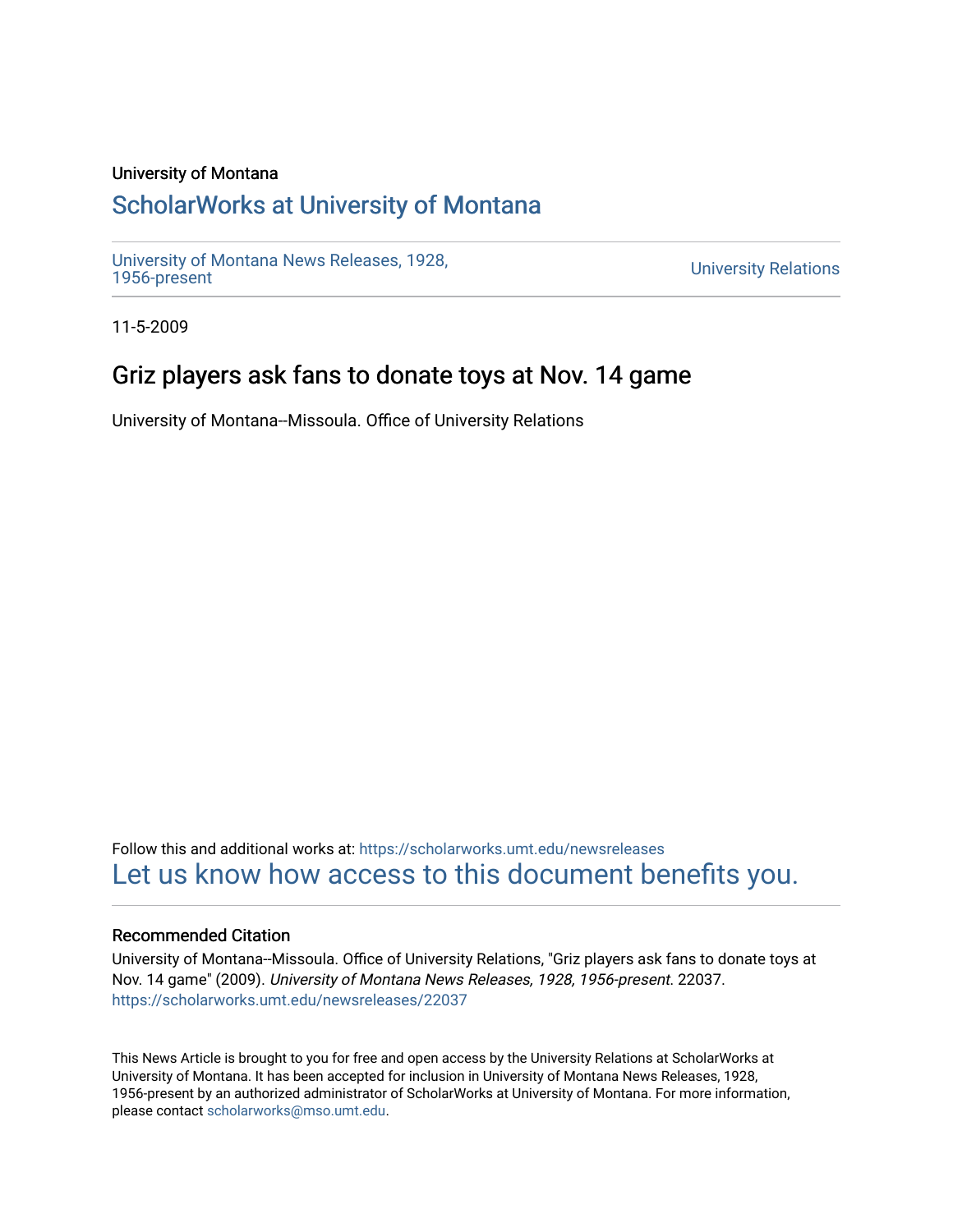

UNIVERSITY RELATIONS • MISSOULA, MT 59812 • 406.243.2522 • FAX: 406.243.4520



Nov. 5, 2009

**Contact:** Allison Squires, events coordinator, University Relations, 406-243-4853, allison.squires@umontana.edu.

### **GRIZ PLAYERS ASK FANS TO DONATE TOYS AT NOV. 14 GAME**

#### **MISSOULA —**

Help cheer up local children while cheering on the Montana Grizzlies football team during the fifth annual Griz for Kids Toy Drive on Saturday, Nov. 14, at The University of Montana.

Fans can drop off new, unwrapped toys at all entrances to Washington-Grizzly Stadium before the Griz game against Northern Colorado. Those unable to attend the game can make cash donations at all Missoula Federal Credit Union locations starting Friday, Nov. 6.

Former Griz defensive end Mike Stadnyk led last year's toy drive, which brought in hundreds of toys for children in need during the holiday season. This year, senior wide receiver Marc Mariani and senior offensive tackle Levi Horn are leading the effort.

"The holiday season is a time for giving and generosity," Mariani said. "Griz football gets so much support from the community, and I'm honored to get the word out about an event that brings so much joy to many families in our community."

Mariani and Horn said they hope to collect more Griz for Kids donations than ever before, especially in a year when difficult economic times are likely hurting more families.

"My whole life I have personally been affected by these toy drives," Horn said. "I have seen the happiness they bring because my mother volunteered for the local toy drives in